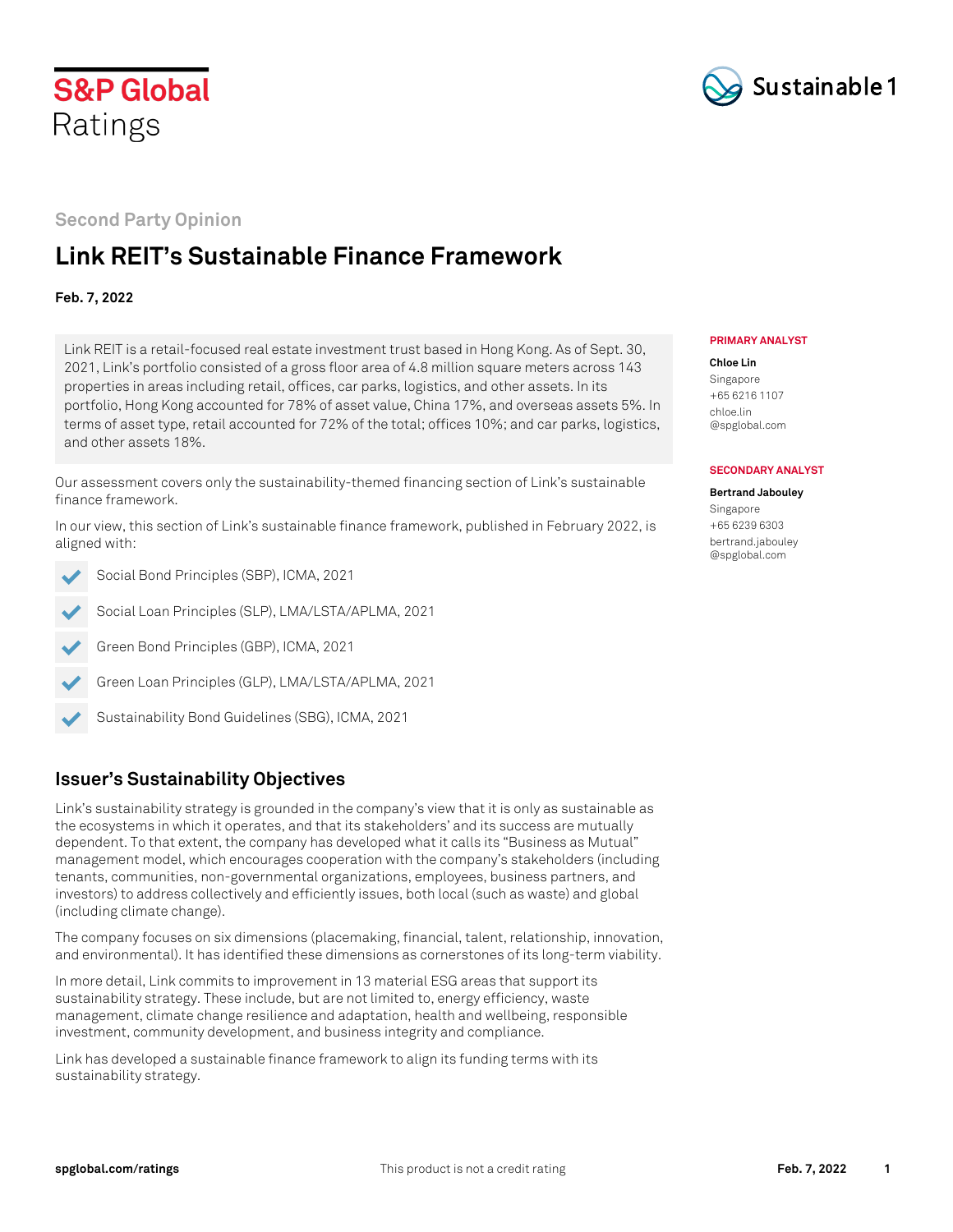SBP's and SLP's social objectives.

# **Second Party Opinion Summary**

| Use of proceeds                                                                                                                                                                                                                                                        |             |         |               |          |                                                                                                         |  |  |
|------------------------------------------------------------------------------------------------------------------------------------------------------------------------------------------------------------------------------------------------------------------------|-------------|---------|---------------|----------|---------------------------------------------------------------------------------------------------------|--|--|
| Alignment                                                                                                                                                                                                                                                              |             |         |               |          | Link's sustainable finance framework is aligned with this component of the GBP, GLP, SBP, SLP, and SBG. |  |  |
| <b>Score</b>                                                                                                                                                                                                                                                           | Not aligned | Aligned | <b>Strong</b> | Advanced |                                                                                                         |  |  |
| Links commits to utilizing the net proceeds of financing instruments issued under its sustainable finance framework exclusively to<br>finance projects meeting eligible green and social project categories that support GBP's and GLP's environmental objectives, and |             |         |               |          |                                                                                                         |  |  |

| Process for project evaluation and selection |             |                                                                                               |        |          |  |                                                                                                                                                                                                                                                      |  |
|----------------------------------------------|-------------|-----------------------------------------------------------------------------------------------|--------|----------|--|------------------------------------------------------------------------------------------------------------------------------------------------------------------------------------------------------------------------------------------------------|--|
| Alignment                                    |             |                                                                                               |        |          |  | Link's sustainable finance framework is aligned with this component of the GBP, GLP, SBP, SLP, and SBG.                                                                                                                                              |  |
| <b>Score</b>                                 | Not aligned | <b>Aligned</b>                                                                                | Strong | Advanced |  |                                                                                                                                                                                                                                                      |  |
|                                              |             | environmental and social risks under the guideline of Link's group risk management framework. |        |          |  | Link's sustainable finance framework outlines the process for ensuring selected projects meet eligibility criteria. Link's<br>sustainability committee is responsible for project screening and evaluation, while identifying and managing potential |  |

| <b>Management of proceeds</b>                                                                                                                                                                                                                              |  |  |  |  |  |  |  |
|------------------------------------------------------------------------------------------------------------------------------------------------------------------------------------------------------------------------------------------------------------|--|--|--|--|--|--|--|
| Link's sustainable finance framework is aligned with this component of the GBP, GLP, SBP, SLP, and SBG.<br>Alignment                                                                                                                                       |  |  |  |  |  |  |  |
| Link will deposit the net proceeds from financing instruments in a general funding account and maintain a register to track and<br>monitor allocation of proceeds. The company will hold unallocated proceeds in accordance with its liquidity guidelines. |  |  |  |  |  |  |  |
|                                                                                                                                                                                                                                                            |  |  |  |  |  |  |  |
| Reporting                                                                                                                                                                                                                                                  |  |  |  |  |  |  |  |

| Alignment    |             |                |        |          | Link's sustainable finance framework is aligned with this component of the GBP, GLP, SBP, SLP, and SBG.                         |  |
|--------------|-------------|----------------|--------|----------|---------------------------------------------------------------------------------------------------------------------------------|--|
| <b>Score</b> | Not aligned | <b>Aligned</b> | Strong | Advanced |                                                                                                                                 |  |
|              |             |                |        |          | Link commits to reporting the proceeds allocation, expected and/or actual environmental and social impacts of eligible projects |  |

annually until the proceeds' full allocation. The company will make this information available on its website and in its annual integrated report.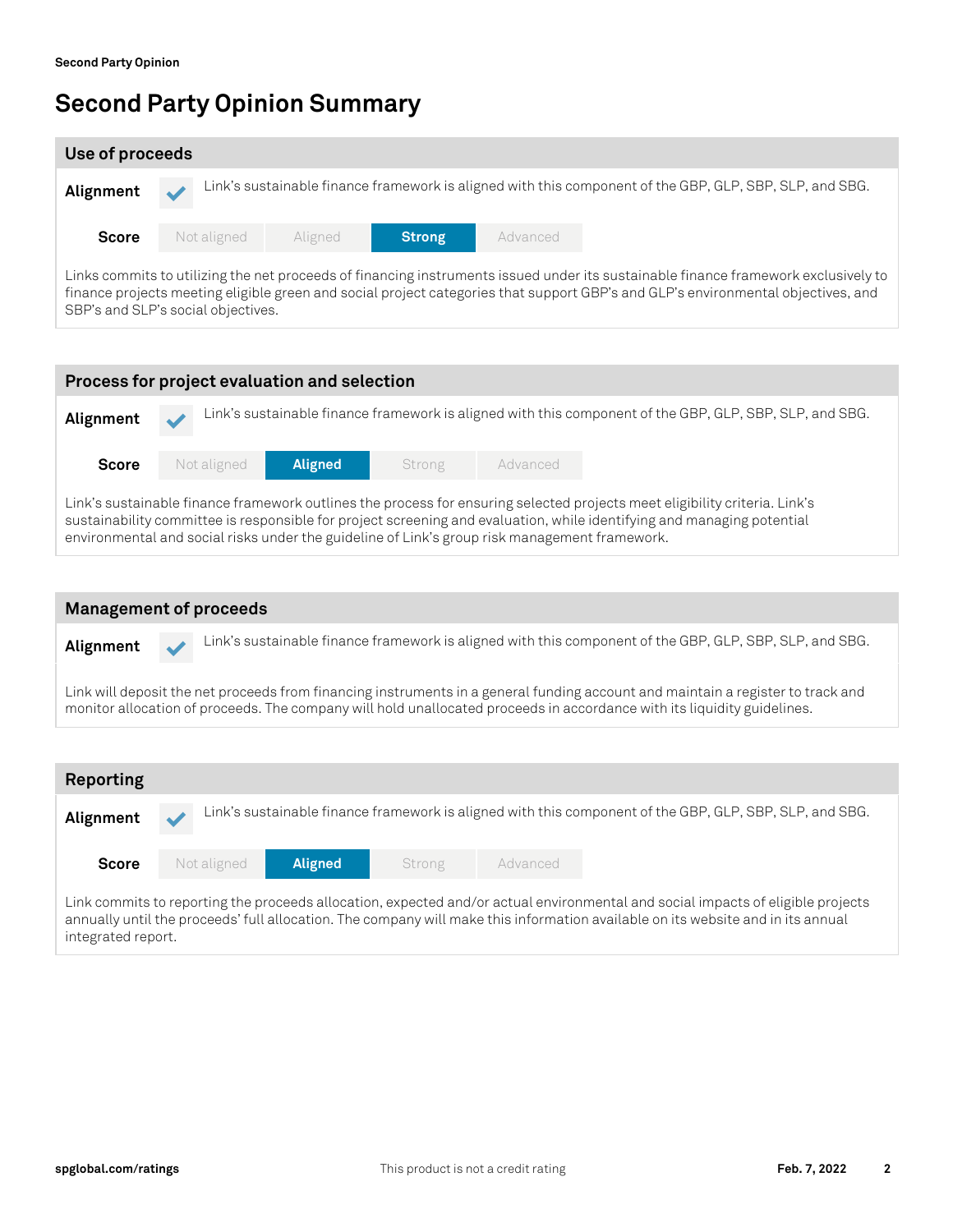# **Framework Assessment**

## **Use of proceeds**

The Principles make optional recommendations for stronger structuring practices, which inform our alignment opinion as aligned, strong, or advanced. For use of proceeds, we consider the commitments and clarity on how the proceeds are used.

Link's sustainable finance framework is aligned with this component of the GBP, GLP, SBP, SLP, and SBG.

| <b>Commitments score</b> | Not aligned | Aligned | <b>Strong</b> | Advanced |
|--------------------------|-------------|---------|---------------|----------|
|                          |             |         |               |          |

We consider Link's overall use of proceeds commitments to be strong.

Link commits to allocating the net proceeds of financing instruments exclusively to eligible green and social projects. The framework identifies key environmental objectives and articulates the perceived environmental benefits associated with all seven green project categories. Eligible green project categories include green buildings, energy efficiency, renewable energy, pollution prevention and control, climate change adaption, clean transportation, and sustainable water and wastewater management. Each eligible project category supports at least one of GBP's and GLP's environmental objectives. For instance, renewable energy contributes to climate change mitigation by reducing reliance on fossil fuels for power generation.

Link lists the key objectives, clearly identifies target populations (relying on local authorities' definition when possible) and the perceived social benefits for all social project categories. These categories contribute to SBP's and SLP's social objectives of affordable basic infrastructure, socioeconomic advancement and empowerment, and access to essential services. For example, promoting local employment contributes to the socioeconomic advancement and empowerment of target populations.

The company commits to disclosing the share of financing and refinancing in the use of proceeds, with a maximum look-back period of 24 months for refinanced projects.

## **Process for project evaluation and selection**

The Principles make optional recommendations for stronger structuring practices, which inform our alignment opinion as aligned, strong, or advanced. For our process for project selection and evaluation, we consider the commitments and clarity on the process used to evaluate and select eligible projects to fund with the proceeds of the sustainable finance instrument.

Link's sustainable finance framework is aligned with this component of the GBP, GLP, SBP, SLP, and SBG.

| <b>Commitments score</b> | Not aligned | <b>Aligned</b> | Strong | Advanced |
|--------------------------|-------------|----------------|--------|----------|
|                          |             |                |        |          |

We consider Link's overall process for project selection and evaluation commitments to be aligned.

Link describes how the company ensures selected projects are eligible. During this process, the sustainability team will work with Link's operating units, including the investment, and project and operations teams, to select green and social projects. Link's sustainability committee, comprising senior staff across its business or an appointed internal manager with relevant technical expertise, will assemble monthly and review the selected projects against eligibility criteria before the head of sustainability & risk governance grants the final approval.

The sustainability committee will abide by Link's wider risk management policies (the company's "Risk Management 360 Framework"), to identify and manage potential environmental and social risks associated with the financed projects.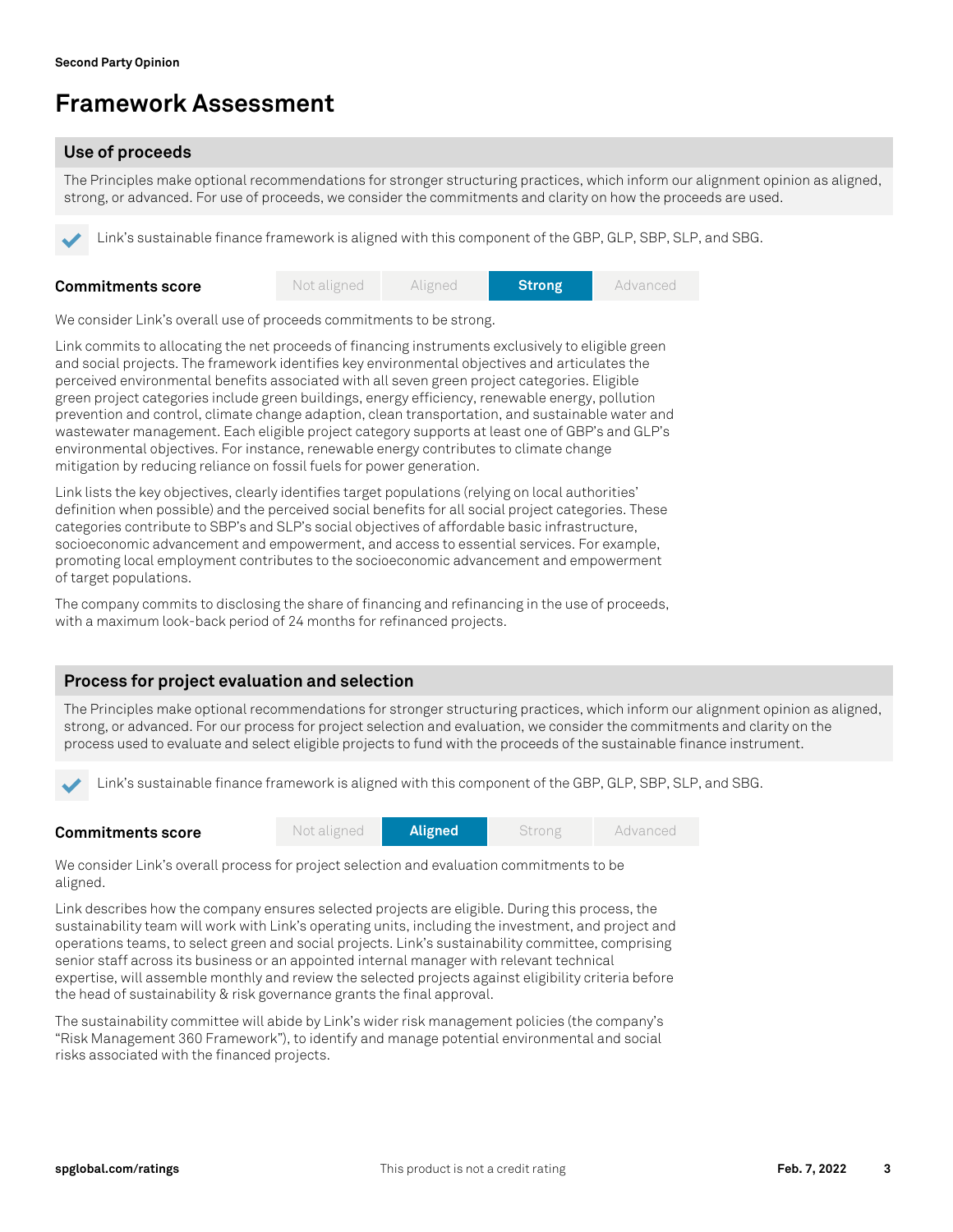### **Management of proceeds**

The Principles require disclosure of the issuer's management of proceeds from sustainable finance over the life of the funding. The alignment opinion focuses on how clear in the documentation is the issuer's commitment to ensure that the funds raised will remain dedicated to eligible sustainability projects throughout the life of the sustainable finance funding.

Link's sustainable finance framework is aligned with this component of the GBP, GLP, SBP, SLP, and SBG.

The company commits to earmarking sustainable funds raised for eligible projects, while maintaining a register to monitor the invested proceeds. The register will record information on funding transactions, descriptions of the financed projects, the remaining balance of unallocated proceeds, and the temporary management of unallocated proceeds. In the event of divestment or if a project ceases to be eligible, Link will reallocate the related proceeds to other eligible projects as soon as possible.

Link will hold unallocated net proceeds as per its liquidity guidelines, including short-term deposits and investments. The company will not invest these funds in projects that conflict with the eligibility criteria specified within the framework. The company aims to fully allocate the net proceeds of each financing instrument on a timely basis.

### **Reporting**

The Principles make optional recommendations for stronger disclosure practices, which inform our disclosure opinion as aligned, strong, or advanced. We consider plans for updates on the sustainability performance of the issuer for general purpose funding, or the sustainability performance of the financed projects over the lifetime of any dedicated funding, including any commitments to post-issuance reporting.

Link's sustainable finance framework is aligned with this component of the GBP, GLP, SBP, SLP, and SBG.

| Disclosure score | Not aligned | Aligned | Strong | Advanced |
|------------------|-------------|---------|--------|----------|
|                  |             |         |        |          |

We consider Link's overall reporting practices to be aligned.

Link commits to reporting on allocation and impact reporting at least annually until the full proceeds allocation. The company will disclose these elements in its annual integrated report and on its corporate website.

In its allocation reporting, Link will report matters such as the amount allocated to each project category, the balance of unallocated proceeds, selected examples of projects financed by the net proceeds, and the share of financing and refinancing.

Link will report metrics on the estimated and/or actual environmental and social impacts of financed projects, including energy intensity, amount of renewable energy generated, number of electric vehicle charging stations installed, percentage of local employment, and other indicators. The company will also disclose relevant methodologies used to calculate quantitative impact indicators. In line with market practices for social projects, Link will mainly count factors such as the numbers of beneficiaries, rate of local employment created, and percentage of properties fitted with basic barrier-free access facilities, rather than improvements in the well-being of target populations.

While the information on Link's sustainability website is reviewed by an independent third party, it is unclear whether it will specifically review the impact indicators of invested projects.